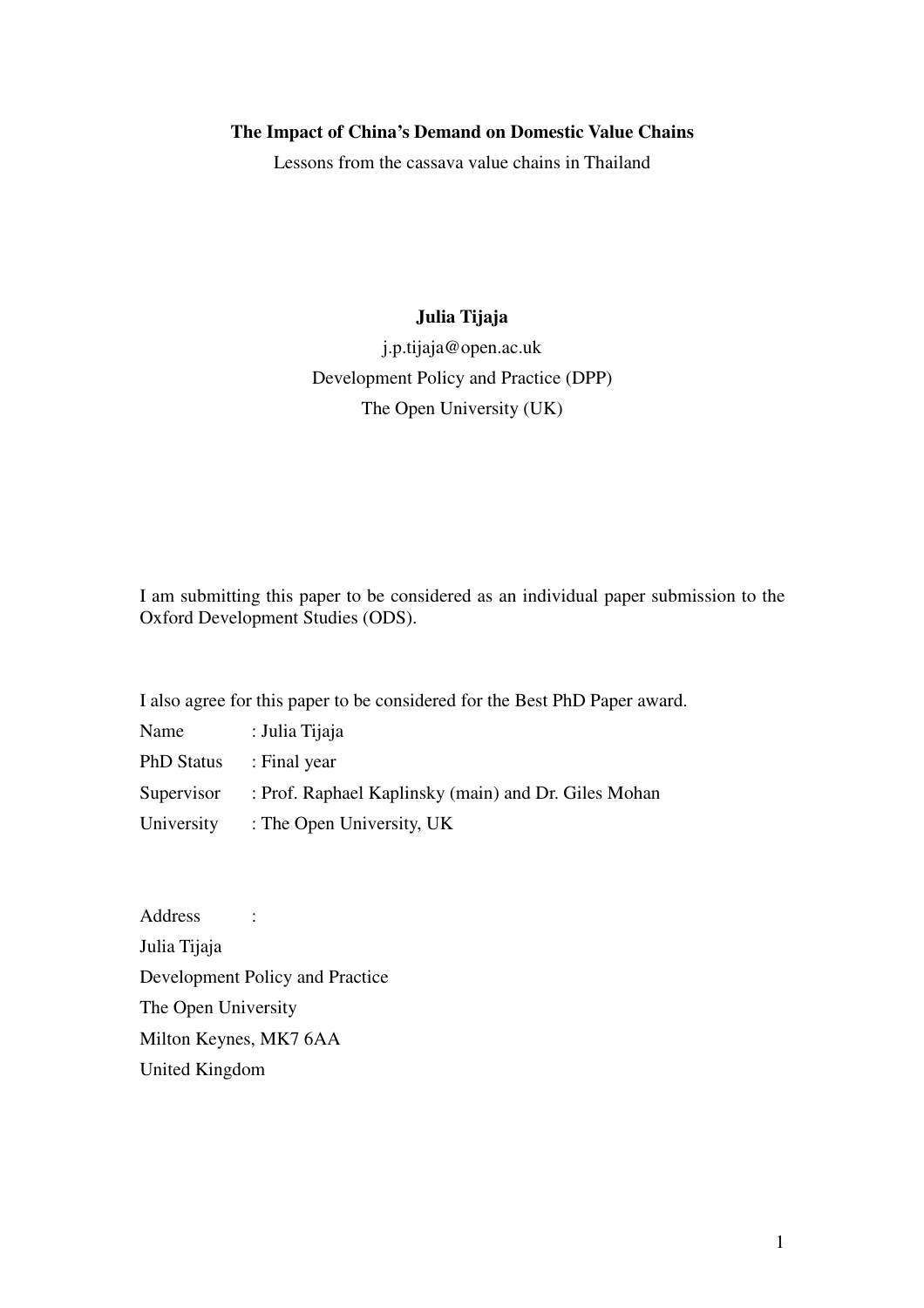### **The Impact of China's Demand on Domestic Value Chains**

Lessons from the cassava value chains in Thailand

# **Abstract**

The 2005 Agricultural Commodities Boom, partially driven by China, was brought to a temporal halt by the 2008 global economic crisis. Nevertheless, China's commodity demand has since recovered and will continue to increase. Slower post-crisis recovery in the North means that China will lead demand in global agricultural commodity market and its influence continue to strengthen.

China is at a different developmental stage from the North. Its commodity demand might differ, in terms of applications, specifications, volume and quality requirements and buying power. This raises two questions. What happened to the domestic value chains when the external market shifted to China? What would be the longer term implications for the domestic value chains?

This paper looks at the changes that occurred in Thailand's two cassava value chains as their markets shifted to China. It also looked at the implications on and the responses of domestic value chain actors to this external market restructuring. Lessons could be drawn on the impact of external market shift that is likely to persist for cassava and for global agricultural commodity chains in general.

**Keywords:** Global Value Chains, China, Thailand, Cassava, Agro-commodity Trade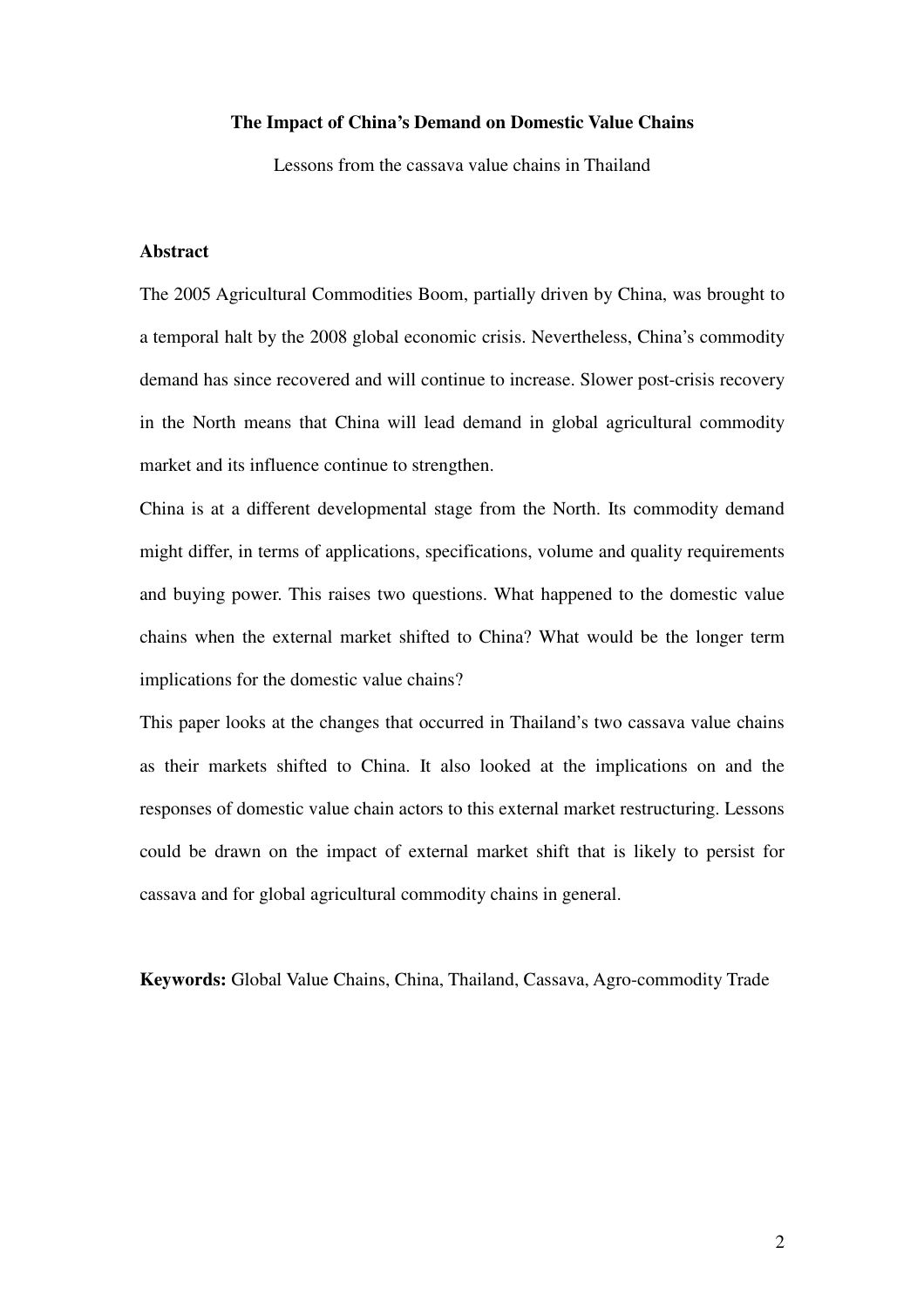### **INTRODUCTION**

As China's income rises and its industries develop, its' demand for commodities is set to increase (Farooki, 2009; Trinh, 2006). China now leads the world in the imports of many major agro commodities including soy, wood and pork (Trinh, 2006; Kaplinsky and Farooki, 2010). Rapid urbanisation, the replacement of agricultural land by industries, higher per-capita income, and its emerging new middle class have put an upward pressure on its commodity demand.

China has a policy on grain self-sufficiency, which dictates that at least 95 percent of its grain food consumption should be sourced domestically. However, technological innovation has enabled multiple uses of cereal crops in food, feed and fuel production. As China resource and energy needs increases and its appetite for higher protein diet i.e. meat and dairy grows, demand for ethanol feedstock and feed crops also increase. Domestic cereal production has to then be supplemented by importing cereal crops and their alternatives, including cassavas.

This paper is structured as follows. It opens with an introduction of cassava as a commodity and a brief description of the cassava industry in Thailand. It is then followed by a section describing the shift in markets for both value chains. For each of the value chain, there is also a discussion on the firm-level implications of and responses to this shift in markets. Firm level information has been derived from primary information, gathered from the author's interviews from November 2008 to March 2009 with 59 cassava processors in Nakhon Ratchasima Province in the northeast of Thailand. The 59 processors consisted of 31 drying yards, 10 pellet plants and 18 starch factories. Primary data unravel firm-level implications of and responses to external market restructuring.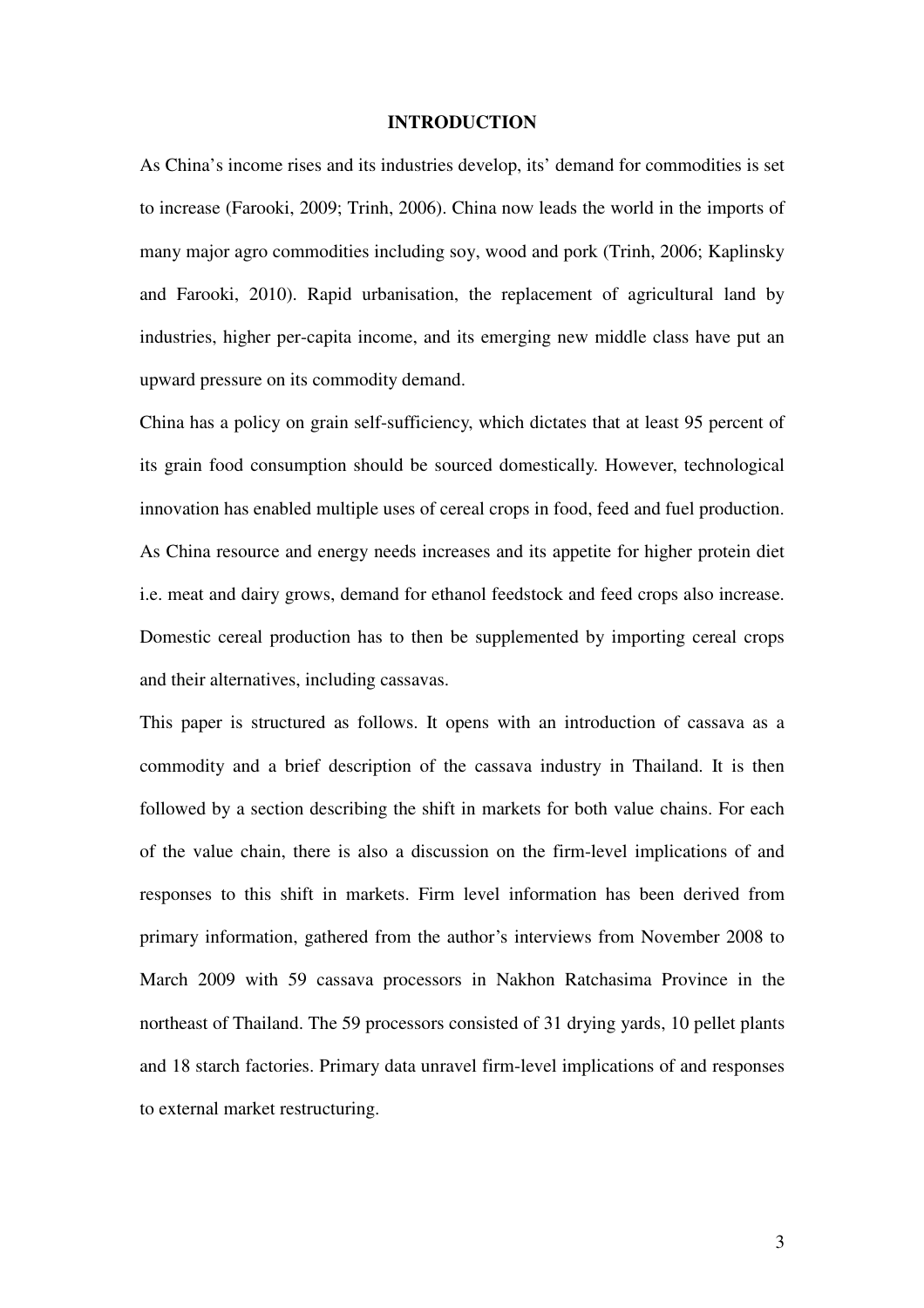## **CASSAVA**

**Cassava** (*Manihot esculenta*) is native to South America and is cultivated for its starchy tuberous roots. Grown exclusively in developing regions i.e. Africa, Latin America, Asia and Oceania, cassava is the third largest source of carbohydrates in the tropics after rice and corn, and is a staple for over 600 million people (FAO, 2002). There are sweet and bitter cassava varieties, depending on the level of toxic *cyanogenic glucosides*. Sweet cassavas are normally used for direct human food consumption; while bitter cassavas are used as feed or further processed into industrial inputs e.g. starches (Vessia, 2007).

The crop has intrinsic developmental traits. It is low maintenance in terms of physical inputs e.g. fertiliser and farm labour, and thrives on nutrient-poor soil; hence well suited for marginal and capital-poor farmers. The roots could be kept underground without losing nutritional values for up to two years, making it an important food security crop at times of famine and economic hardships (Vessia, 2007). However, once harvested they are perishable and need to be processed within 48 hours. This assures at least the first stage of processing to be done close to the farms, this consequently stimulate local value creation and retainment.

FAO (2009) estimated that out of the 242 million tonnes of cassavas produced in 2009, less than 21 percent was globally traded. This low propensity in cross border trade is due to the crop's bulky and low-value nature, which requires cost-efficient transport infrastructure for the processing industry to be economically viable, something that is lacking in many cassava producing economies. In 2008, global trade in cassava products was valued at \$1.124 billion (Kaplinsky et al., 2010).

More than half of the world cassavas are produced in the top five countries: Nigeria,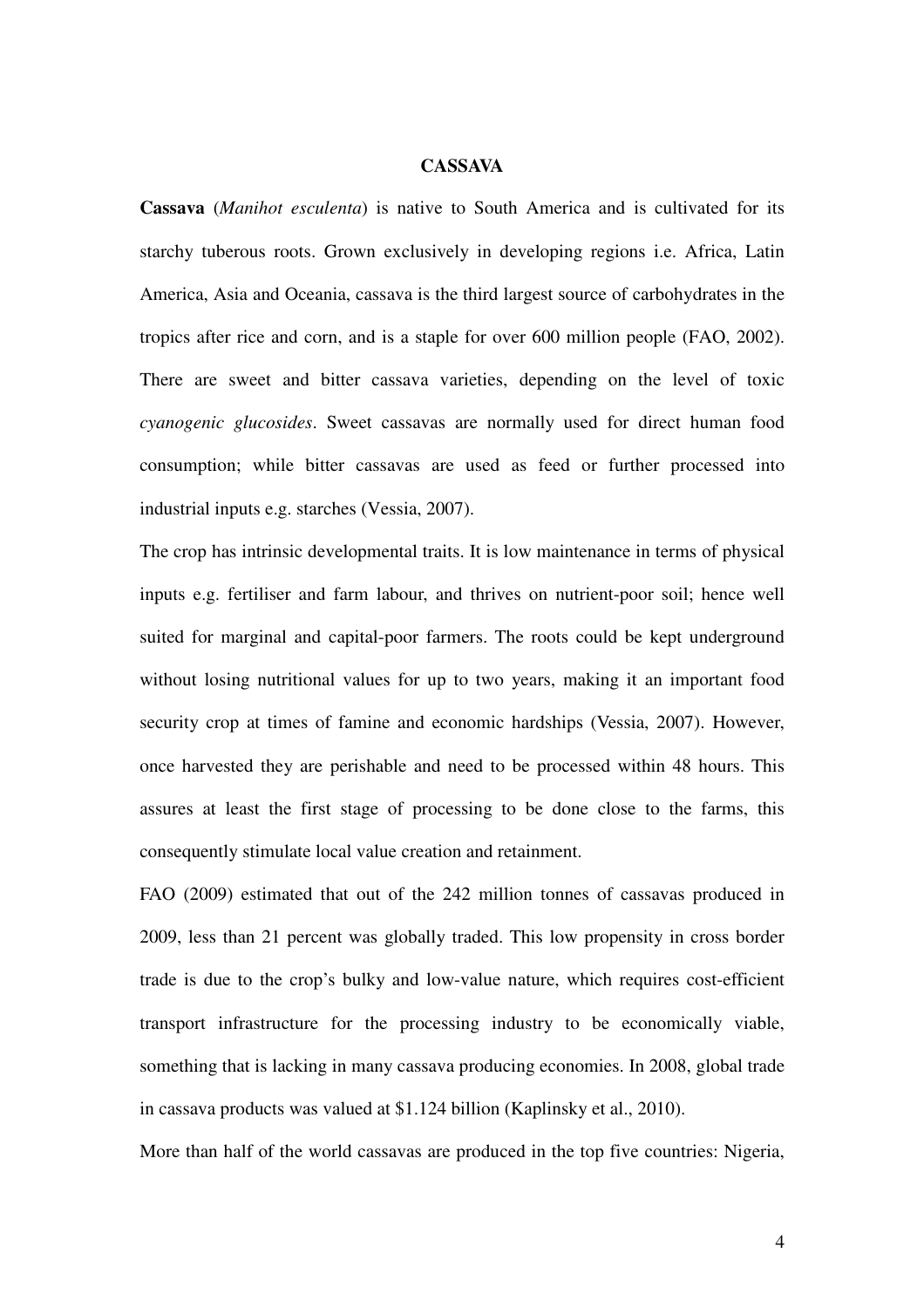Thailand, Brazil, Indonesia and the Democratic Republic of Congo (FAO, 2009). At almost 19 percent share, Nigeria is the top producer in 2009. Thailand came second at 13 percent, a significant increase from just 3.5 percent in 1970. Despite only recently becoming the second largest producer, Thailand has long dominated world cassava export across products.. In 2008, it accounted for 80 percent of total global cassava exports at \$910 million (Kaplinsky *et al*, 2010). It controlled up to 90 percent of global cassava starch exports and 70 percent of global dried cassava exports, although it has recently lost dominance in the latter to Vietnam (see Figure I).



**Figure I: Thailand's Share in World Cassava Exports, 1961-2009** 

*Source: FAOSTAT, Agriculture TradeSTAT, accessed 13 Nov 2009; \*FAO (2009)* 

# **THE CASSAVA INDUSTRY IN THAILAND**

Cassava plays an important role in the Thai economy. In 2007, it is Thailand's second most important crop after rice and third biggest agricultural export after rubber and rice (FAOSTAT, 13 Nov 2009). Unlike in other producing countries, cassava is grown in Thailand as an industrial rather than a staple crop.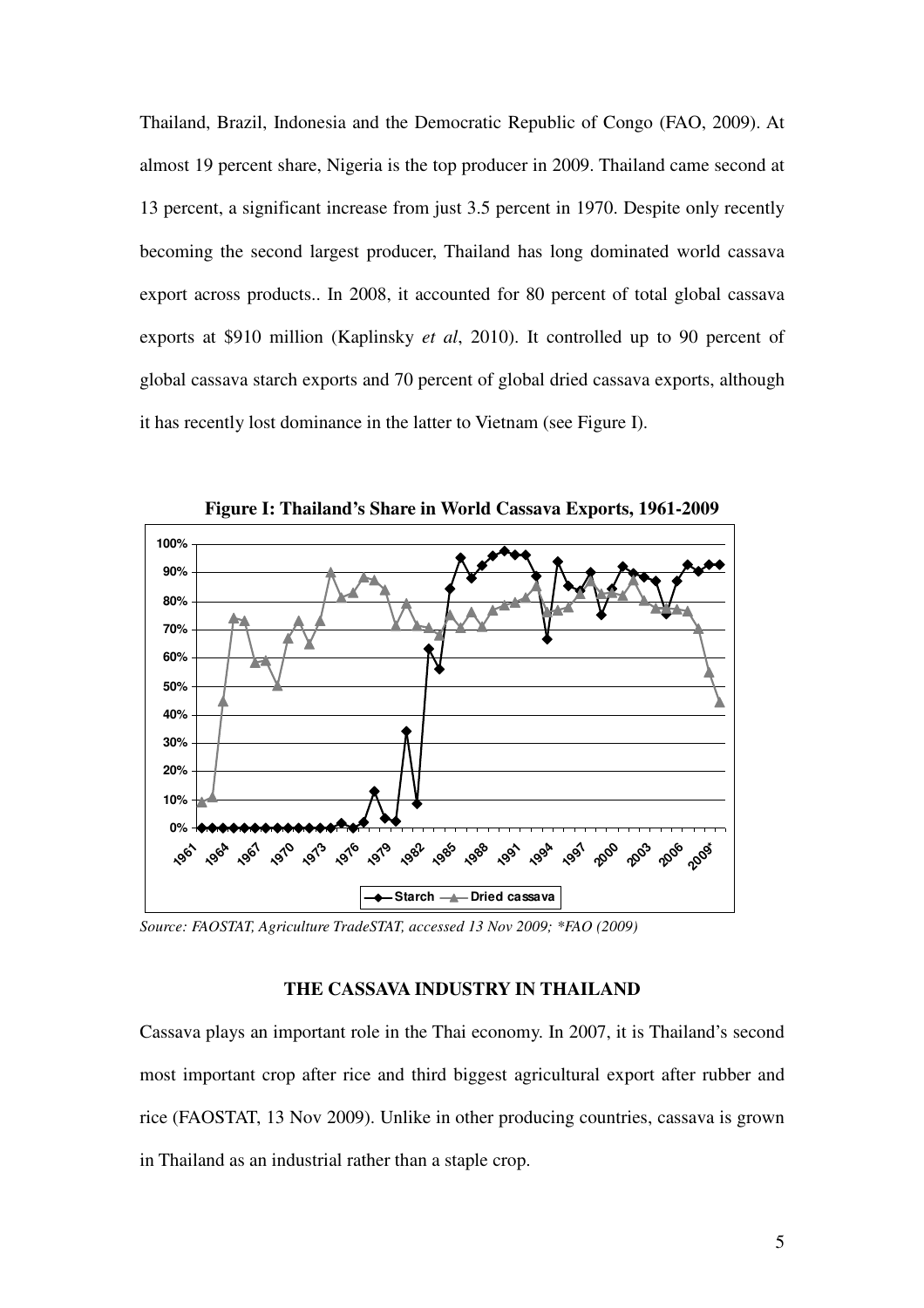The Thai cassava industry is very export oriented, with up to two third of total production exported in 2008 (TTSA, 2009). The industry consists of two main value chains: the dried cassava and the starch value chain (see Figure II). Both chains have experienced substantial shift in market towards China in recent years, more so in the former than the latter.



**Figure II: The Thai Cassava Value Chains** 

*Source: Tijaja's fieldwork interviews (2009)* 

**The dried cassava value chain** comprises of two main products. The first is chips, which are sundried pieces of crudely cut cassava roots. Chips are used as inputs in the animal feed and bioethanol industries. Lower-grade "normal chips" are used as intermediary inputs, sometimes together with starch waste, in pellets production (for animal feed) or as bioethanol feedstock. Higher-grade "clean chips" are used in domestic feed and livestock industry. Clean chips' production involves mechanised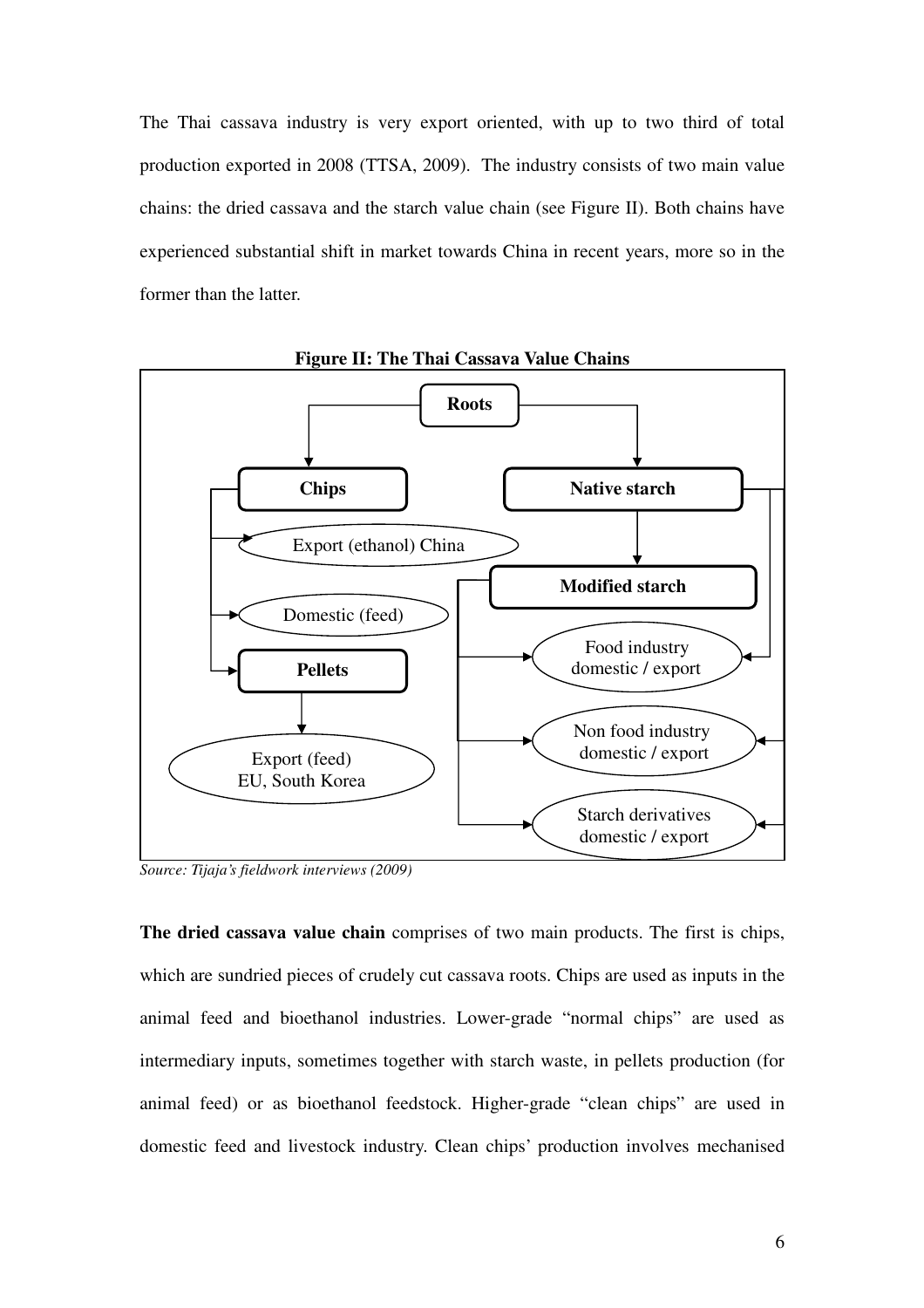peeling and cleaning of roots prior to chopping and drying. They have lower moisture level, and sand and fibre content than "normal" chips, but cost more to produce and require an additional day of sun drying.

The second product is pellets, produced by pellet plants. Pellets are made out of "normal chips" and/or the waste from starch processing. To make pellets, chips are first ground and steamed, perhaps mixed with starch waste, and moulded into cigarette-shaped pellets. Pellets are then mixed with other feed ingredients to make compound feed, mostly for use in the export markets in large commercial farms.

**The starch value chain** also comprises of two main products: native and modified starches (and a small quantity of sago). Starches are used in various food and non food industries i.e. sweeteners, paper, textile, MSG, pharmaceuticals, plywood etc, with modified starch feeding into more technologically-intensive ones. Modified starch involves an additional step of processing from native starch, and its production is much more technology, skill and capital intensive than native starch.

In the starch value chain, producers seem to have more market power and market knowledge than in the dried cassava value chain. Thai starch producers often go on business trips or participate in trade fairs organised by the Thai Tapioca Starch Association (TTSA) to promote their products and also to educate potential buyers on the uses and benefits of using cassava starches. Starch factories would also sell starch waste to the drying yards.

# **THE SHIFT IN THAI CASSAVA MARKETS TO CHINA**

### **China's growing demand for dried cassava**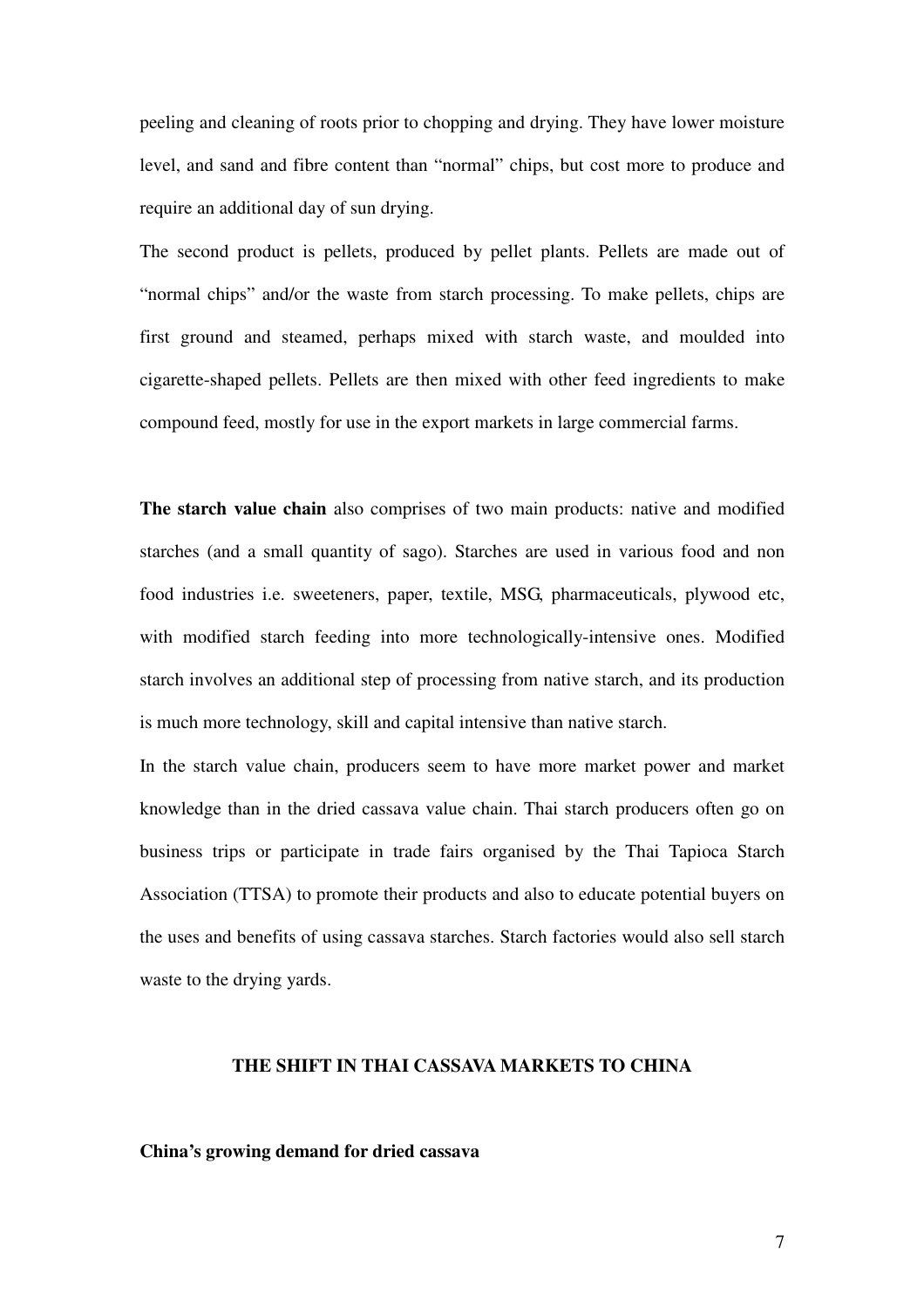The shift in Thai cassava export market to China is most prominent in the dried cassava value chain. For four decades since the mid 1960s global trade in dried cassava was dominated by bilateral trade between Thailand and the EU. China only emerged as a significant player at the start of the decade, but rapidly became Thailand's largest dried cassava market by 2002 (See Figure III). South Korea has also recently emerged as another major market. In 2009, FAO forecasted that China accounted for 87 percent of Thailand's total dried cassava exports; followed by South Korea at three percent and the EU at a mere 0.5 percent, the first mostly chips while the latter two pellets (FAO, 2009).



*Source: UNCOMTRADE, accessed 03 Dec 2009; TTTA, 2004; TTTA, 2009* 

Thailand's dried cassava value chain rapidly developed in mid 1960s as a response to the incidental creation of the EU cassava market. This started with the introduction of the Common Agricultural Policy (CAP) in the EU in 1962. The CAP resulted in artificially high domestic cereal prices in the EU, and led to the search by European feed manufacturers for cheaper alternative feed ingredients which resulted to the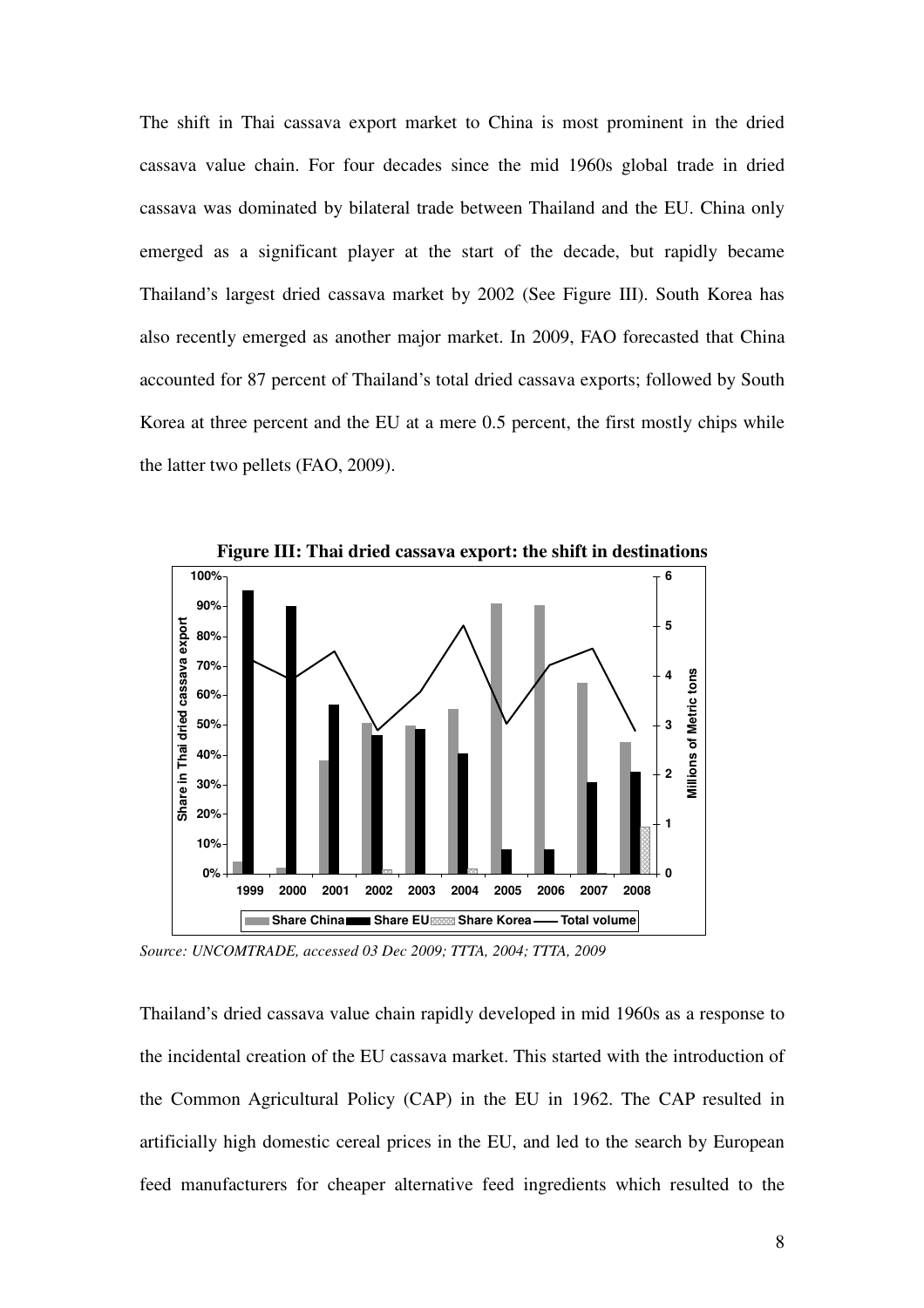importation of dried cassava from Thailand. Thailand initially exported dried cassava to the EU in the form of (normal) chips and since the late 1970s as pellets.

Between 1968 and 1980, cassava export from Thailand doubled every four years. However, this phenomenal growth in exports was soon followed by an equally rapid decline, after a series of trade restrictions and EU policy reforms were put in place from the 1980s and early 1990s (Siriprachai, 1998). The 1992 CAP Reform was the biggest blow and led to a near collapse of the Thai dried cassava industry. By 2005, Thailand's pellets export to EU had fallen to less than 250,000 tonnes, down from its peak of 9 million tonnes in 1989 (TTTA, 2009). Export has never recovered; except for a slight rebound in 2007 and 2008; and was forecasted to have plummeted again to 20,000 tonnes in 2009 (FAO, 2009)

Meanwhile China has been importing chips dried cassava from Thailand since the late 1990s albeit only in small volume. China's imports increased significantly in 2001 due to wheat harvest failure, which left its ethanol and citric acid industries short of feedstock input (OAE, 2006). In just a year, China overtook EU as Thailand's largest dried cassava export market, with 99 percent of Thailand's chips going to China (UNCOMTRADE, accessed 03 December 2009).

China's demand soared significantly further in 2003 after the implementation of the Early Harvest Program (EHP) under the China-ASEAN Free Trade Agreement. Under the EHP tariffs on agricultural products were eliminated as of 1 October 2003, increasing the competitiveness of Thailand's chips in China. Chips exports to China peaked in 2006 at nearly four million tonnes from just 74,000 in 2000, before temporarily falling back to 1.21 million tonnes in 2008 (TTTA, 2004; TTTA, 2009). However, chips exports were forecasted to bounce back to around three million tonnes in 2009 (FAO, 2009)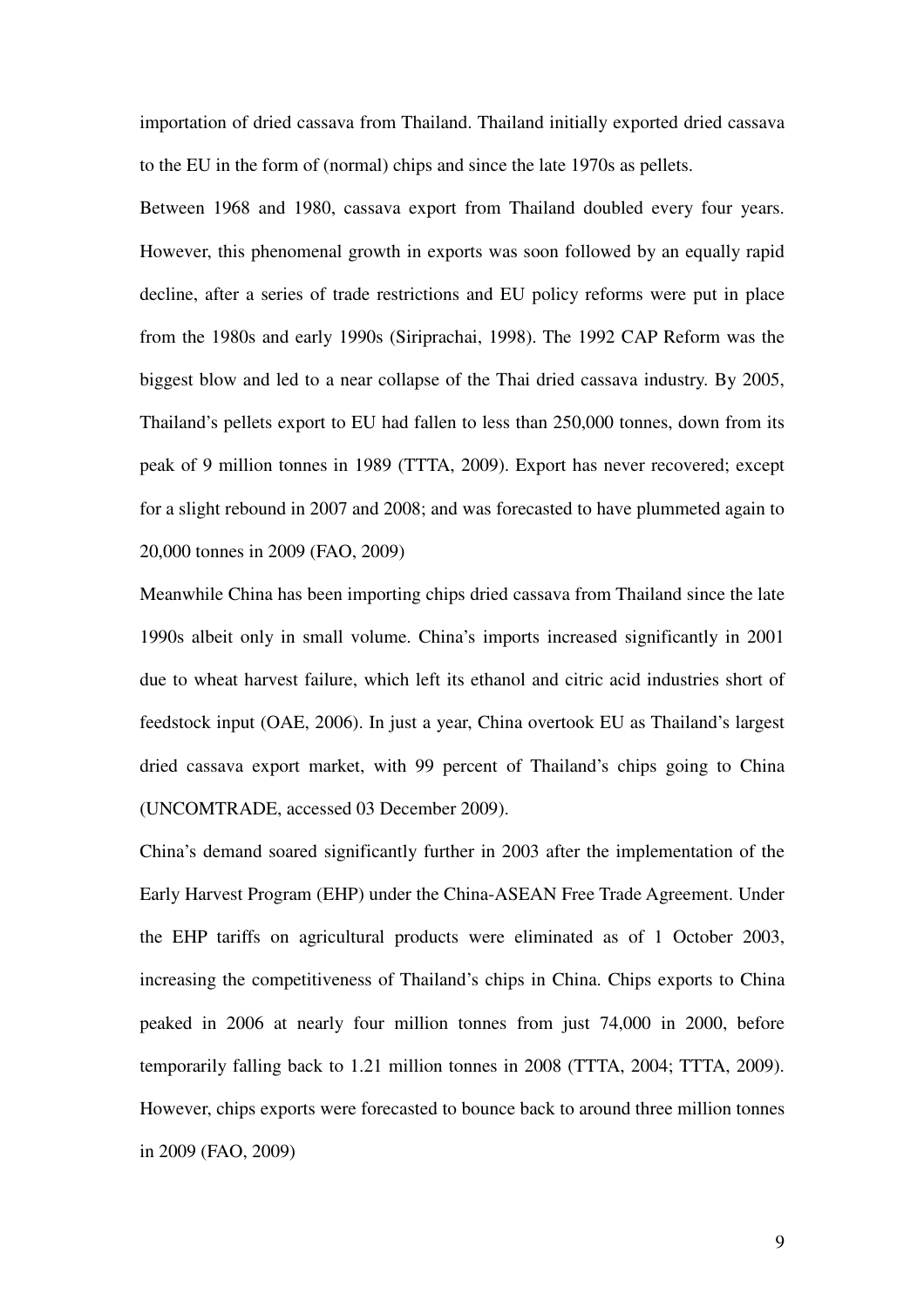China's demand for chips increases as its ethanol and alcohol producers switch to cassava from molasses and corn as. The switch itself is driven by China's own policies. China's grain self sufficiency policy requires up to 95 percent of cereal consumption to come from domestic production to maintain food security and socio political stability, and hence discourages the use of cereal crops for non food purposes e.g. ethanol / alcohol feedstock. In June 2007, the Chinese government suspended the issuance of new licenses for grain-based ethanol plants. The government has also been discouraging the use of molasses due to its adverse environmental implications. These restrictions triggered the growth in the use of cassava chips in ethanol / alcohol and citric acid production. China's chips demand has undoubtedly cushioned the Thai dried cassava industry from the full impact of the collapse of the EU market. However, it has also led to some restructuring of the domestic value chains as discussed next.

#### **Implications on Thailand's dried cassava value chain**

The shift in the main market of Thai dried cassava from EU to China was followed by a shift in product forms. For decades pellets were the dominant form of Thailand's dried cassava export, consistently representing over 90 percent of total export volume. But the situation started to reverse in 2001, coinciding with the surge in China's dried cassava imports. By 2005 over 90 percent of Thailand's dried cassava export was in the form of chips. Aside from the temporary reversal in 2008, chips have since become the dominant form of Thai dried cassava exports (TTTA, 2004; TTTA, 2009; FAO, 2009; see Figure IV).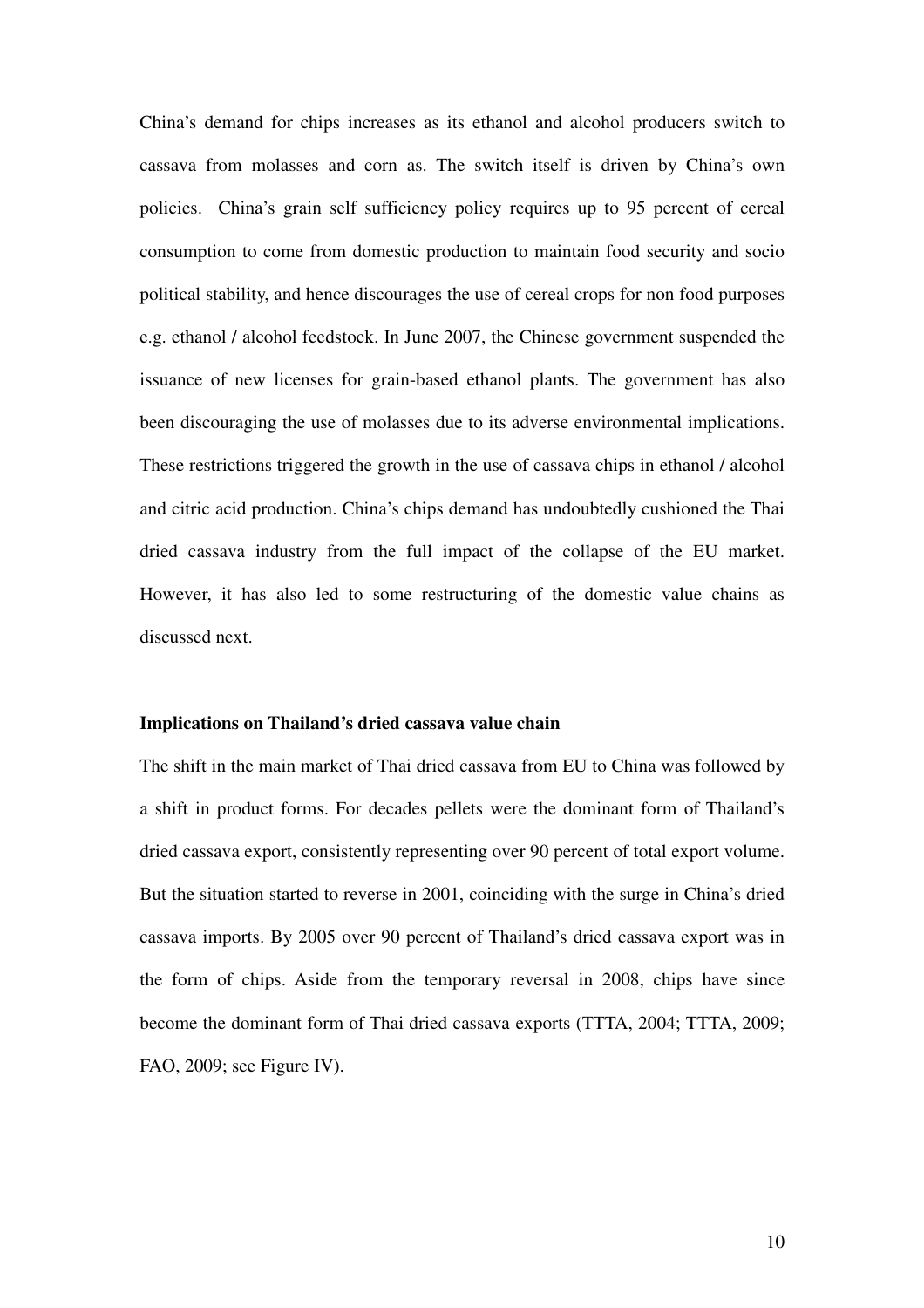

*Source: TTTA (2004 and 2009). \*calculated from FAO (2009)* 

This shift in product forms could be explained by the different applications of dried cassava in these two markets. In the EU, dried cassava is used in the compound feed industry. The uneven shapes of chips make mechanised mixing with other feed ingredient difficult. Transportation of such bulky commodity to the EU market is costly, giving incentive to the development of a more compact form of dried cassava. Furthermore, the handling if chips at the port is dusty. The EU 1978 environmental regulation called for ways to address this issue. These three factors pushed for the development of pellets, which are even in shapes and sizes, more compact and less dusty. On the other hand, China uses dried cassava as ethanol feedstock, hence uneven shapes and sizes are no longer a concern. In addition, China is located closer to Thailand and thus the cost of pelletisation might not be offset by the savings in transportation.

The other implication of the shift in market is the change in product quality or standards. Different user industries have different quality or standards requirements.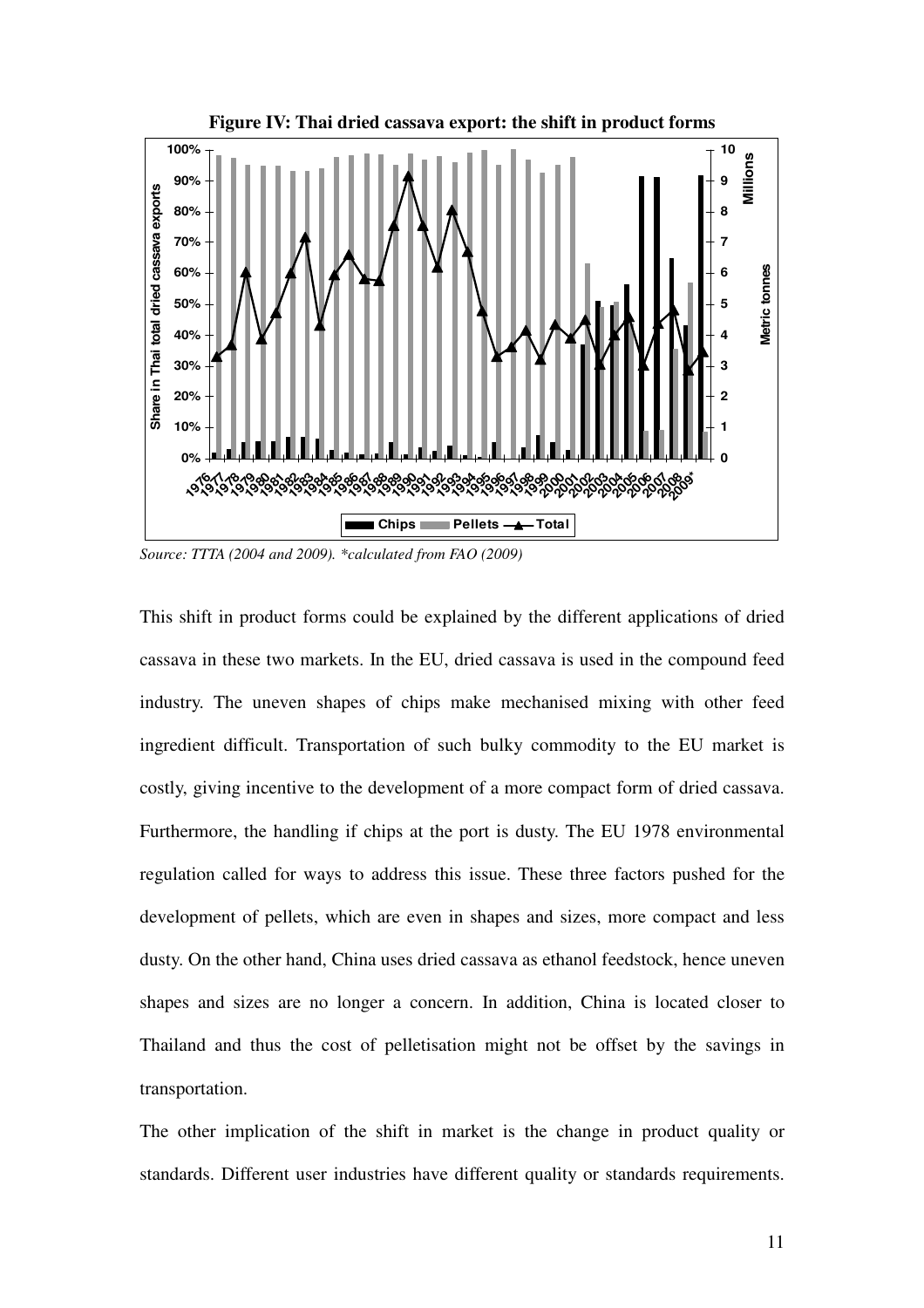As pellets are used in the EU as feed ingredient, the EU market requires traceability by way of HACCP GMP certification on pellet plants. While China uses chips as ethanol feedstock, so starch content is the most important quality indicator as it determines the amount of ethanol that could be produced from a given amount of roots. Cleanliness and traceability becomes less of an issue. So while the EU market demands HACCP GMP certification, the Chinese markets requires higher starch content of 67% for chips rather than the 65% demanded by the EU for pellets.

The shift in exports from EU to China and hence from pellets to chips, has affected Thailand's relative competitiveness to other suppliers. While Thailand has a strong comparative advantage in pellets production in terms of technology and significant head start in market dominance, it faces more competition in chip production from Vietnam. Lower entry barriers in chip production make the entry of new suppliers easier. Chinese buyers prefer Vietnamese chips over Thailand's, which, because of low labour cost, are normally cheaper and cleaner as the roots are peeled before chipping. FAO (2009) forecasted that Vietnam has overtaken Thailand as the world top dried cassava exporter in 2009.

The growth in demand for chips has triggered many new drying yards to enter the business. Almost a third of the 31 drying yards interviewed only started cassavadrying business in the last 10 years, as a response to positive market outlook due to the rise in China's chips demand. A third of these new entrants used to be or are cassava farmers. The low entry barriers in cassava-drying business, both in terms of capital and know how, enable farmers to functionally upgrade their value chain participation. Furthermore, more than a third of all drying yards have also expanded their production capacity. Nevertheless some drying yards have been facing tough competition from starch factories in procuring cassava roots to make chips. More than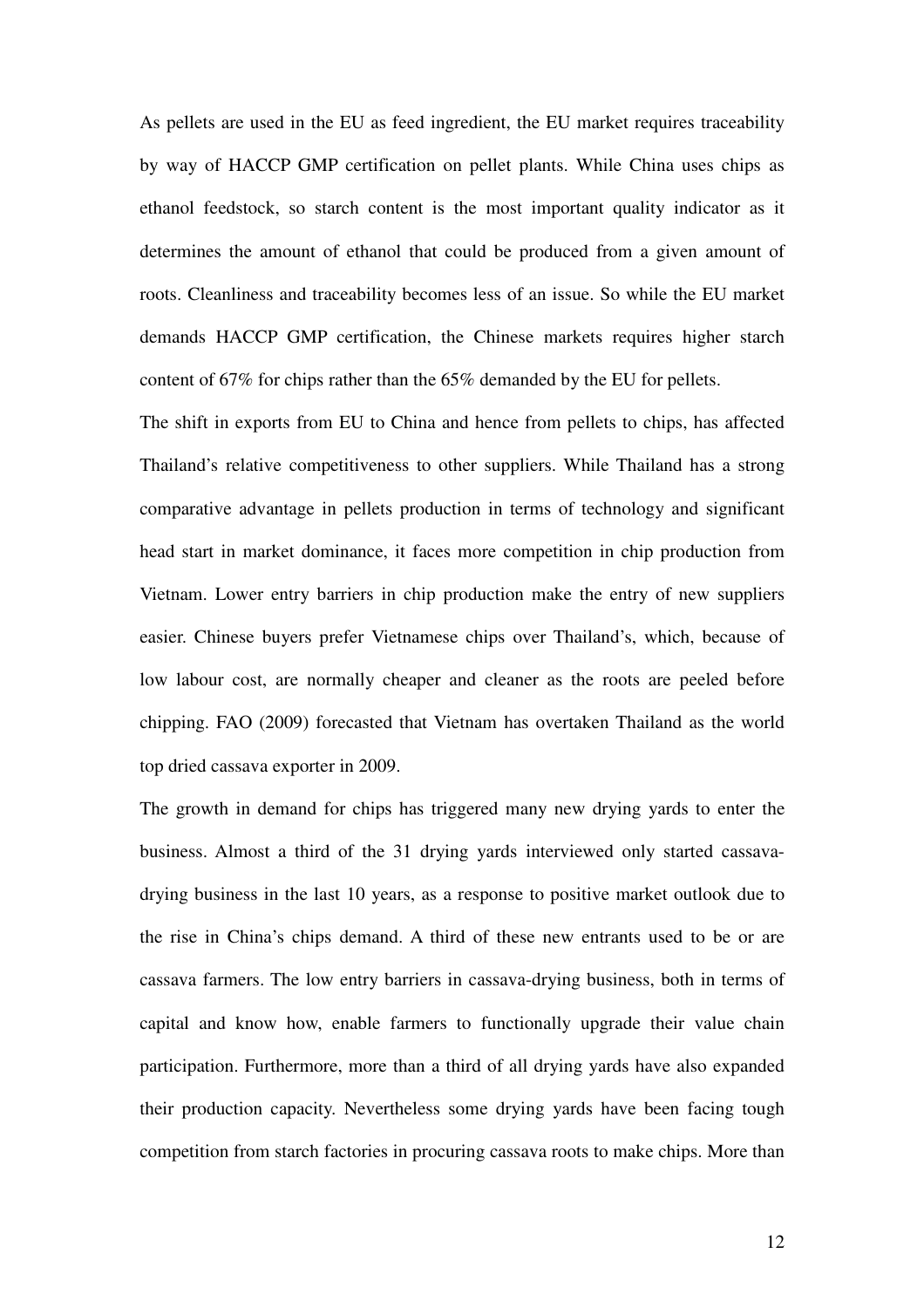a quarter have been forced to dry only or mostly starch waste and forgo chips making. Some pellet plants have also benefited from China's growing chips demand. The decline in the EU pellet market has led to almost a half of interviewed pellet plants to either cease production or downsize. Fortunately these pellet plants could easily transform to, or add to their business, chips trading to minimise the impact of EU market collapse. They benefited from their existing network of chips suppliers and, for some, port facilities and export capabilities. Up to 80 percent of pellet and ex pellet producers interviewed are currently involved in chips' trading.

One issue that repeatedly emerged from the interviews was the tendency of some Chinese (chips) buyers to renegade on contract terms. When market price is lower than contract price, some Chinese buyers delay shipping arrangement, leaving the exporters to bear the storage cost and the cost of quality deterioration. Hence, while forward contract is the norm in trading with European buyers, Thai exporters prefer to do spot trading with Chinese buyers. Some even avoid dealing directly with Chinese buyers altogether, preferring to sell through larger exporters.

Not all market actors in the Thai dried cassava value chain opt to supply to China's chips market. Up to 40 percent of pellet producers cope with the fall in EU demand by diversifying to other pellet markets, especially South Korea. Out of 31 drying yards, nearly half specialise in clean rather than normal chips, which are then supplied to the domestic feed market. Research and promotion by universities and research institutes seemed to have some success in promoting the use of dried cassava i.e. clean chips and dried starch waste in domestic feed industry.

### **China's growing demand for cassava starch**

Aside from chips, China's demand for cassava starch from Thailand has also been

13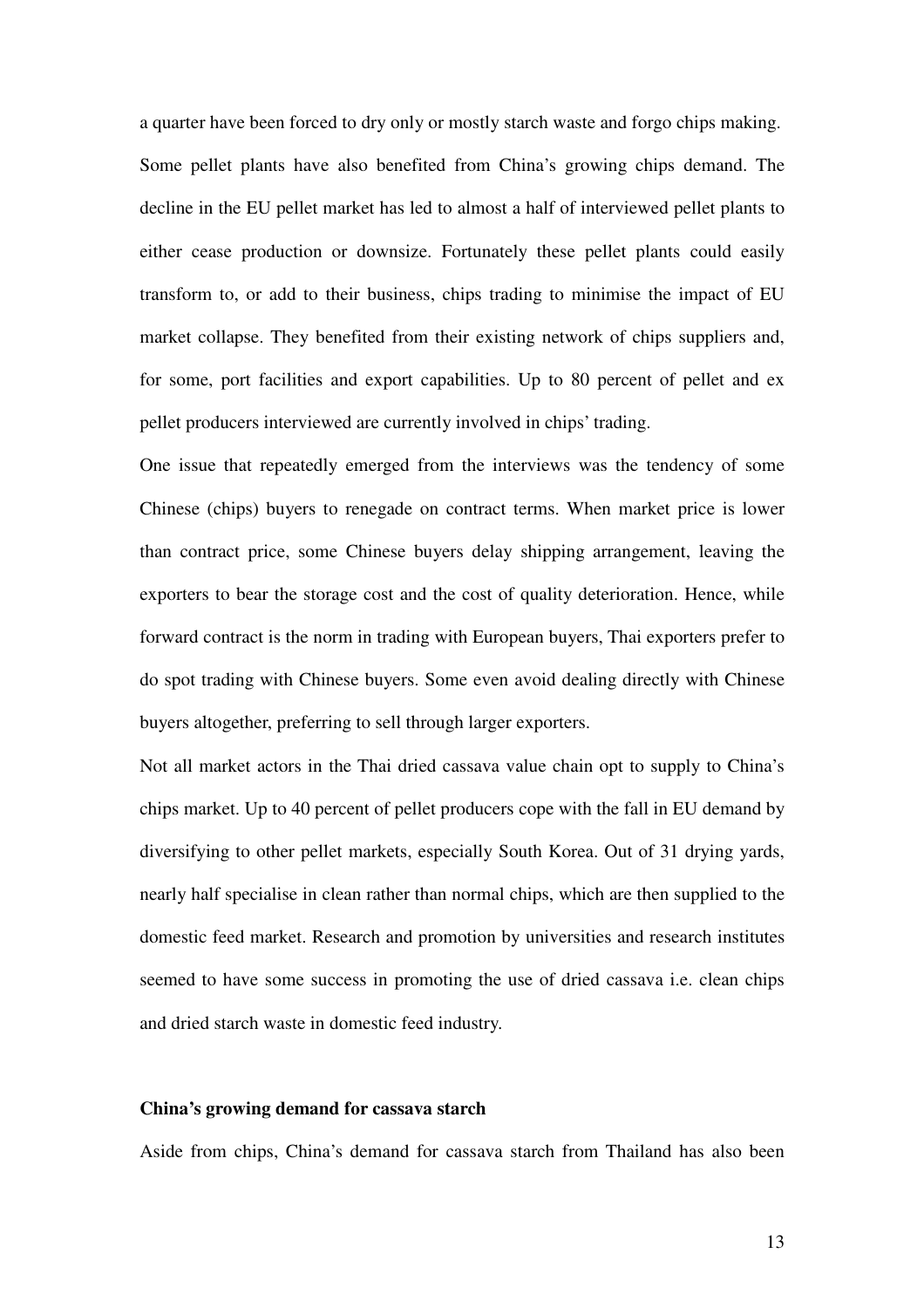increasing. The share of starch in China's total cassava imports from Thailand has grown from under six percent in 2002 to over 27 percent in 2008 (Table I). Starch production involves a higher level of processing and value addition than the dried cassava, hence China's increasing demand for starch challenges on the general claim that China would only demand for raw or minimally processed agricultural commodities.

| Table I: Composition of Thai cassava exports to China |                                                  |             |      |             |       |       |       |  |
|-------------------------------------------------------|--------------------------------------------------|-------------|------|-------------|-------|-------|-------|--|
|                                                       | 2002                                             | 2003        | 2004 | 2005        | 2006  | 2007  | 2008  |  |
| Total $(\$m)$                                         | 109.02 137.44 236.74 329.87 474.81 417.62 288.30 |             |      |             |       |       |       |  |
| Of which is $(\%)$                                    |                                                  |             |      |             |       |       |       |  |
| Dried cassava                                         | 94.10                                            | 94.66 90.04 |      | 89.44 87.61 |       | 83.26 | 72.57 |  |
| Cassava starch 5.90                                   |                                                  | 5.34        | 9.96 | 10.56       | 12.39 | 16.74 | 27.43 |  |
| Source: UNCOMTRADE, accessed 26 November 2009         |                                                  |             |      |             |       |       |       |  |

Because of the sheer volume of its demand, China's market share in Thai cassava starch export (in volume) has grown from just 6 percent in 1997 to over 19 percent in 2008 (Figure V). FAO (2009) forecasted that in 2009 China would account for 26 percent of Thailand's cassava starch and flour export.

However along with China's growing demand per unit value of starch exported from Thailand to China has been declining. In 1997 China accounted for 13 percent of Thailand's starch export in terms of value, but only 6 percent in volume (Figure V). This means that previously while China's market share was small, it tended to import higher value starches than average. However, by 2008, the situation was reversed. China accounted for 18 percent of Thailand's starch export in terms of value, and 19 percent volume (Figure V). So while China has become Thailand's largest starch export, it tends to import starches of lower value than the average.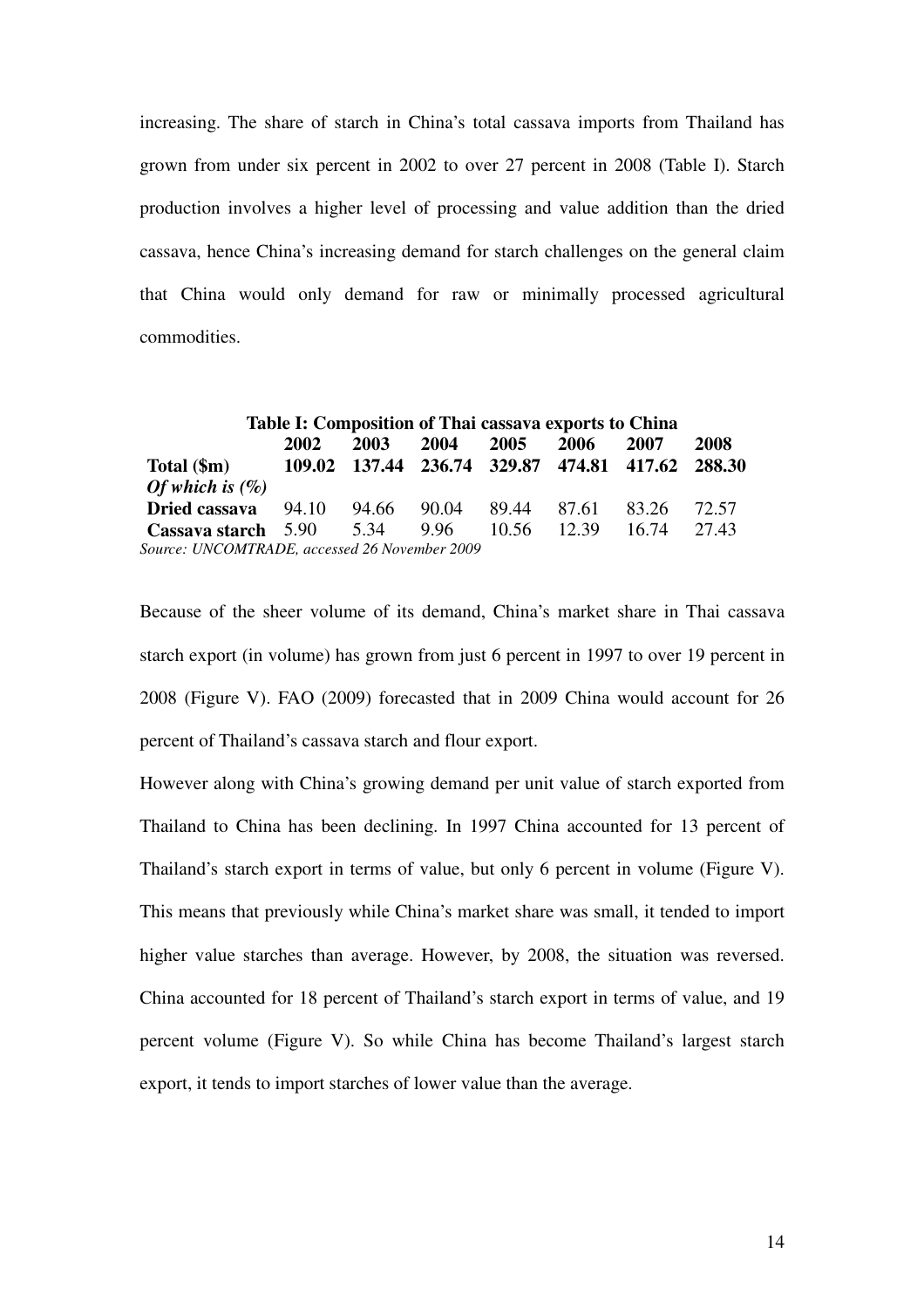

**Figure V: Thai cassava starch export: the shift to China**

*Source: UNCOMTRADE, accessed 07 January 2010* 

### **Implications on Thailand's cassava starch value chain**

While China has also become the largest export market for Thai cassava starch, its dominance is a lot less pronounced than in the dried cassava market. Nevertheless, the nature of China's starch demand could still have significant impact on Thailand's starch value chain.

Breaking down Thailand's starch export to China, interesting patterns emerged (Figure VI). The share of native starch in Thailand's starch export to China has increased from 50 percent in 2001 to 75 percent in 2006 (TTSA, 2008). While the share of modified starch has been halved from 50 percent to just 25 percent, despite of the near doubling of export volume in absolute terms in the same period, from 42,107 tonnes to 81,929 tonnes (TTSA, 2008; see Figure VI).

This demand pattern is likely to bea reflection of the building of China's own starch modification capacity rather than an actual decline in demand. Modified starch (all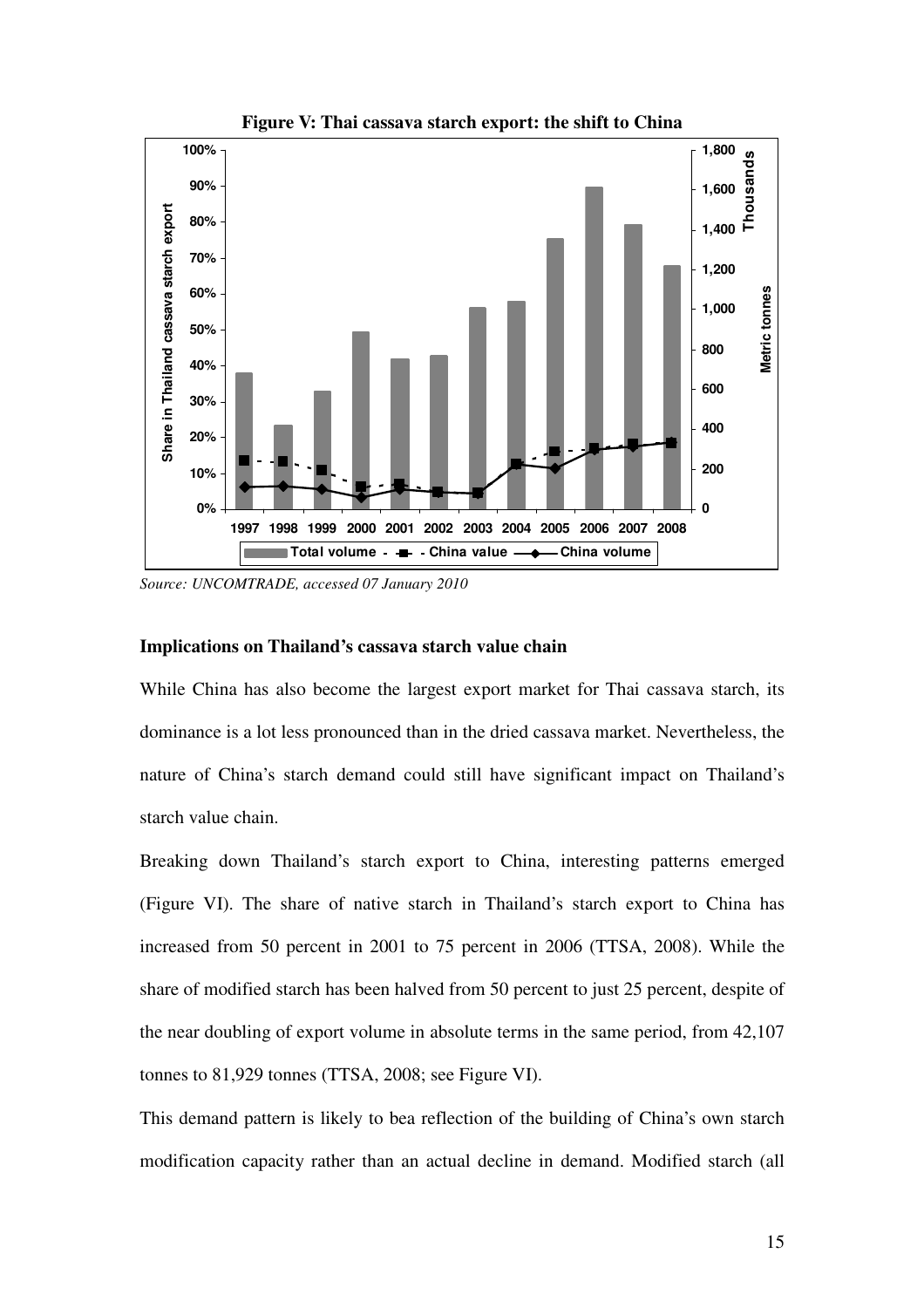starches, not just cassava) production in China has increased rapidly from just 20,000mt in 1991 to almost 650,000mt in 2006 (Wang, 2002:34; Wang, 2007). Another speculative explanation is that in the past China imported higher value starches to feed into its export-oriented industries targeted at the high income markets. While recent increase in imports is geared towards lower value starches as they were fed into less-sophisticated domestic-oriented industries.



**Figure VI: Shares in Thai cassava starch export to China** 

Interviews with starch factories indicated that Chinese buyers are generally very price-sensitive. The required standards by Chinese buyers might not differ much from others, and hence are usually determined more by their applications rather than country markets. China uses starches mostly in its paper and textile industries; and consequently demand tends to require simpler starches than for example Japanese food industry. China's demand also tends to be more price elastic, as it has more access to alternative products e.g. domestic corn starch.

There was a steady flow of new entrants into Thailand's starch value chain in the past

*Source: TTSA (2008)*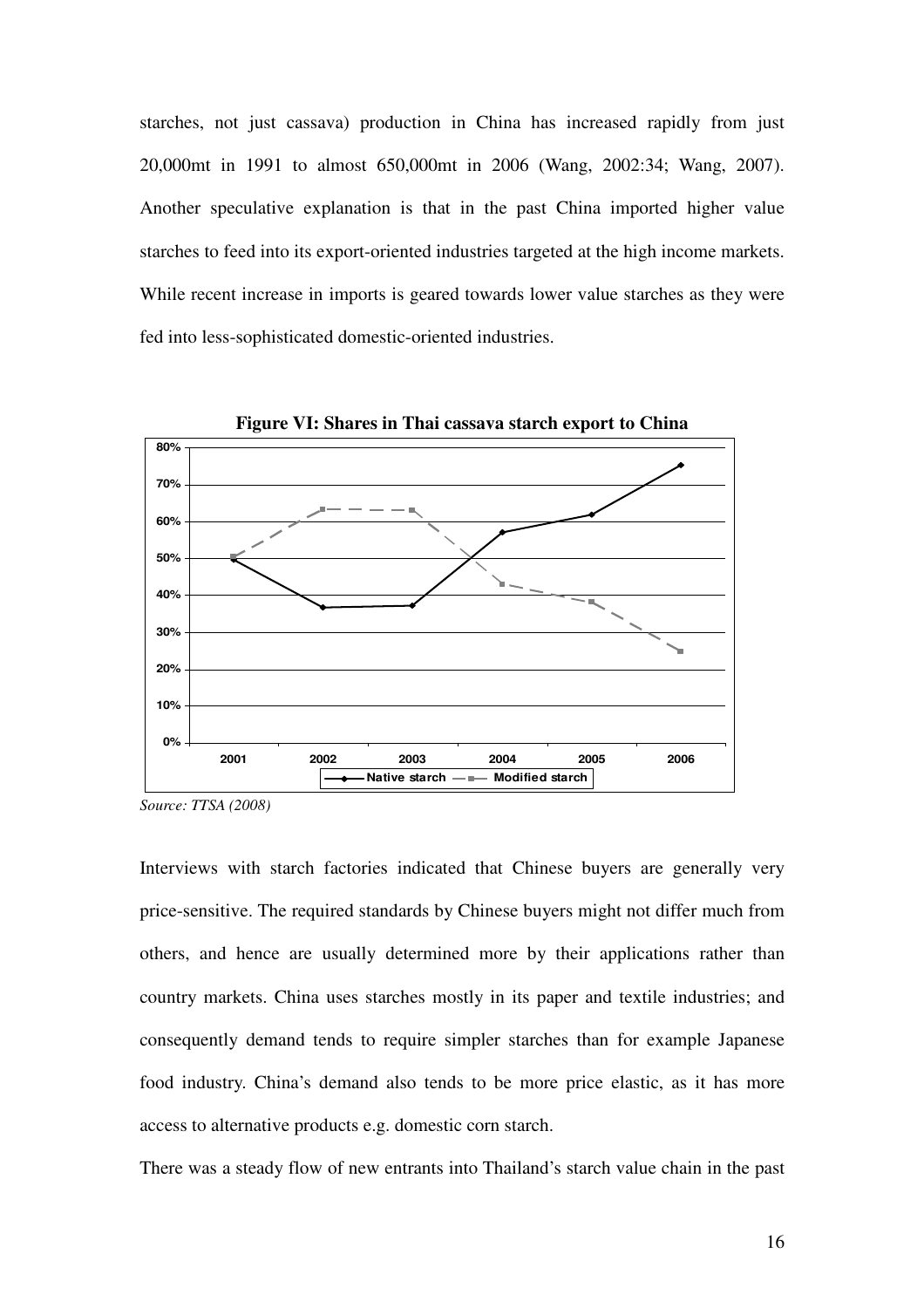10 years. Of the 18 starch factories interviewed, almost 40 percent entered as new businesses while less than 45 percent have expanded production capacity. Thailand's starch value chain has much broader market base than dried cassava, in terms of countries and industries, hence only part of this expansion can be attributed to China's growing starch demand. Almost three quarter of starch factories has diversified their market in the past 10 years, and 30 percent planned to do so in the future. The Thai Tapioca Starch Association is the largest cassava starch trade association in the world. It often organises trade fairs domestic and overseas for its members, not only to promote but also to educate potential consumers of the uses and the benefits of using cassava starches.

Thailand responses to China's growing demand for cassava starch vary. Some readily supply to the Chinese market, to make use of economies of scale in production, while others are more reluctant. Firms emphasise the need to be the 'lowest cost producers' to penetrate the Chinese market due to the price sensitivity of this market. China's tendency to import simpler native starches has enabled less high tech starch producers to benefit from this increase in new market opportunities. However, some choose to continue focusing on high end starch markets outside of China e.g. Japan. One factory owner compared the Chinese market to a 'second wife', offering his products to Chinese buyers only when there was leftover stock, because he knew he would get lower prices.

This raises the question of whether China's demand for high value starches will increase as its industries and markets become more sophisticated. Furthermore should that happen, where will China source them from. Will China have developed its own modification capacity by then? Will Chinese buyers be less price-sensitive? Answers to these questions require further research on China's starch industry and market.

17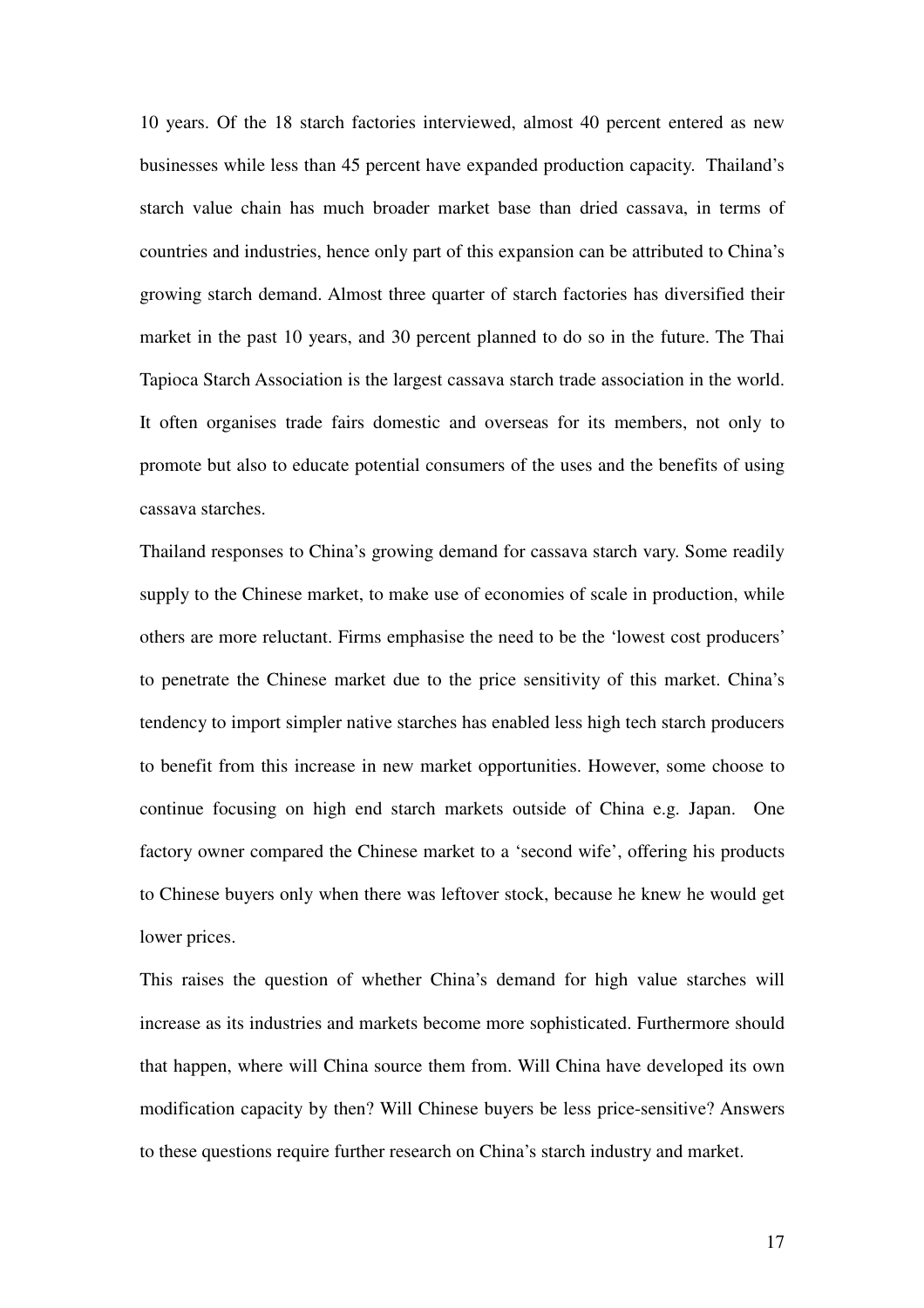## **HOW ABOUT OTHERS?**

China's current demand for Thai cassava is concentrated in (normal) chips as ethanol feedstock and (native or low value) starches. The future of Thailand's dried cassava exports to China is bright as China's industrial and household energy demand and the global trend towards greener energy continue to increase. However in the end demand for ethanol feedstock would depend on world oil price, and the relative competitiveness of Thai cassava chips to other feedstock and to other suppliers. Furthermore, China's recent lowering of alcohol and ethanol tariffs from 30 percent to 5 percent, might also significantly transform its ethanol demand from chips as feedstock to cassava-based alcohol/ethanol in the future (Niu and Miles, 2009).

The animal feed market in china, worth over 72 million tonnes per year, has also remained relatively untapped (Gill, 2006). This could be another possible future area of growth for Thailand's dried cassava value chain, be it in the form of chips, starch waste or pellets.

### **CONCLUSIONS**

China has grown and will continue to grow in importance as the main market for Thai cassava across products. As market shifted from the traditional 'north' to China, the nature of demand has also changed. China tends to demand for lower processed or lower value products from both the dried cassava and the starch value chains, which in turn affected the domestic cassava value chains in Thailand.

Dried cassava is imported into China from Thailand as normal chips instead of pellets. While the EU uses dried cassava as feed ingredient, China uses it as ethanol feedstock. The European feed industry is concerned with the compactness and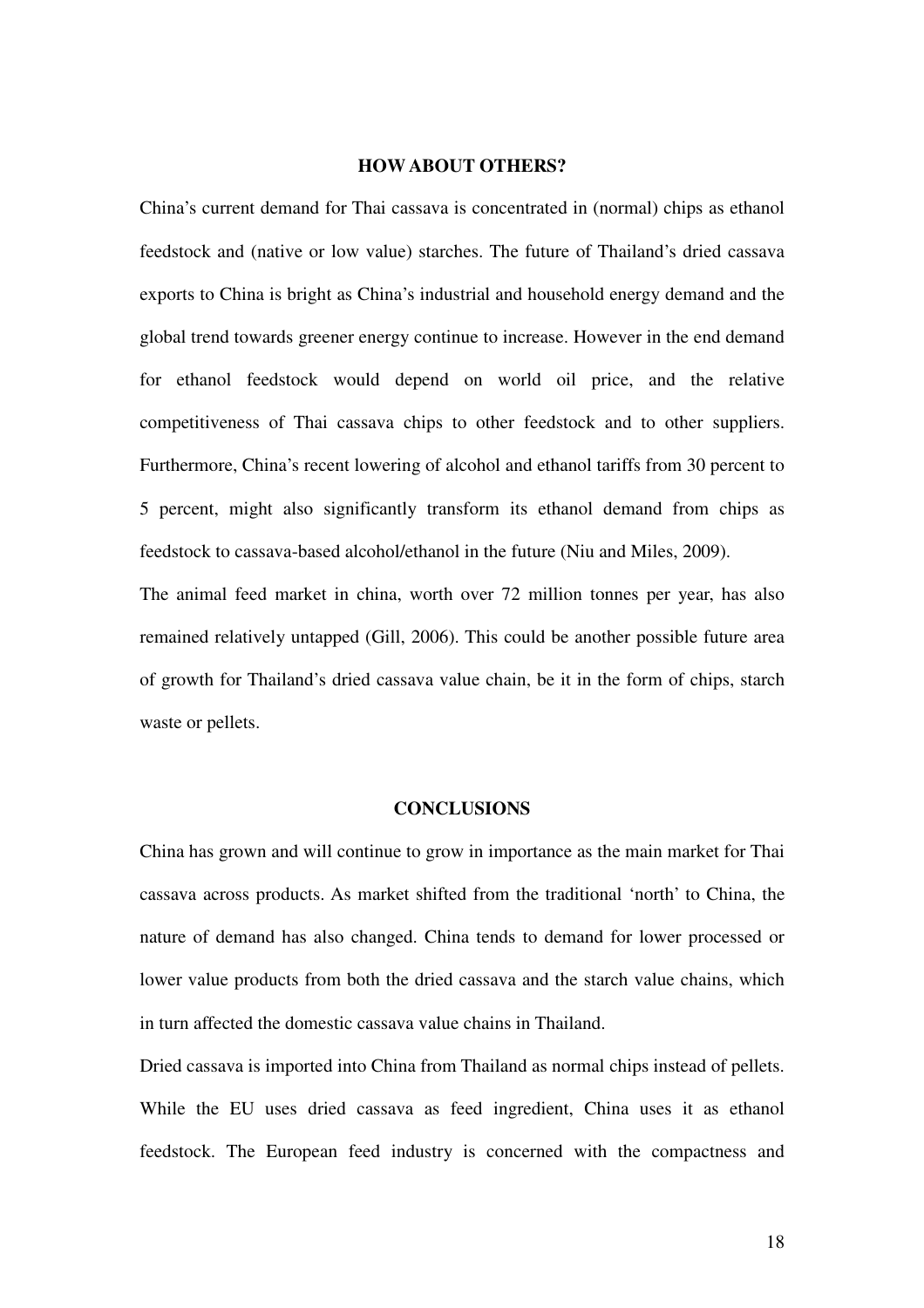uniform shapes and sizes of pellets, while China is more concerned with the starch content. Standard certification is less of an issue for China, while the EU requires HACCP GMP certification to ensure traceability. China's growing chips demand has facilitated new entries into and expansions in the drying yard business; allowing for more inclusive value chain participation including farmers and small capital owners. It has also provided new business opportunity for pellets producers and / or exporters in chips trading, helping them to cope with the collapse in the EU market. However not all dried cassava suppliers in Thailand chose to respond to China's chips demand. Some pellet plants prefer to diversify to other markets, notably South Korea, while many chips producers choose instead to supply to the domestic feed market.

Whilst China's demand for dried cassava is unlikely to decline in the near future, competition for cassava roots between the dried cassava and the starch value chains means that a rapid increase in chips demand might crowd out input availability for the starch value chain.

China's demand for cassava starch has also been growing. China is now Thailand's largest starch export market, accounting for about a quarter of total exports. However, a closer look at China's starch import composition reveals that it has been increasingly importing lower value / native starches. Starch producers in Thailand vary in their responses to China's growing demand. Some are keen to utilise the economies of scale in production, while others prefer to focus on high end markets outside of China.

As China's starch market becomes more sophisticated, it is possible that its demand for higher value native and modified starches will increase too. Nevertheless, it might not change the price-sensitive nature of this market. Furthermore, China might decide to source from its own growing modified starch industry or source native starch from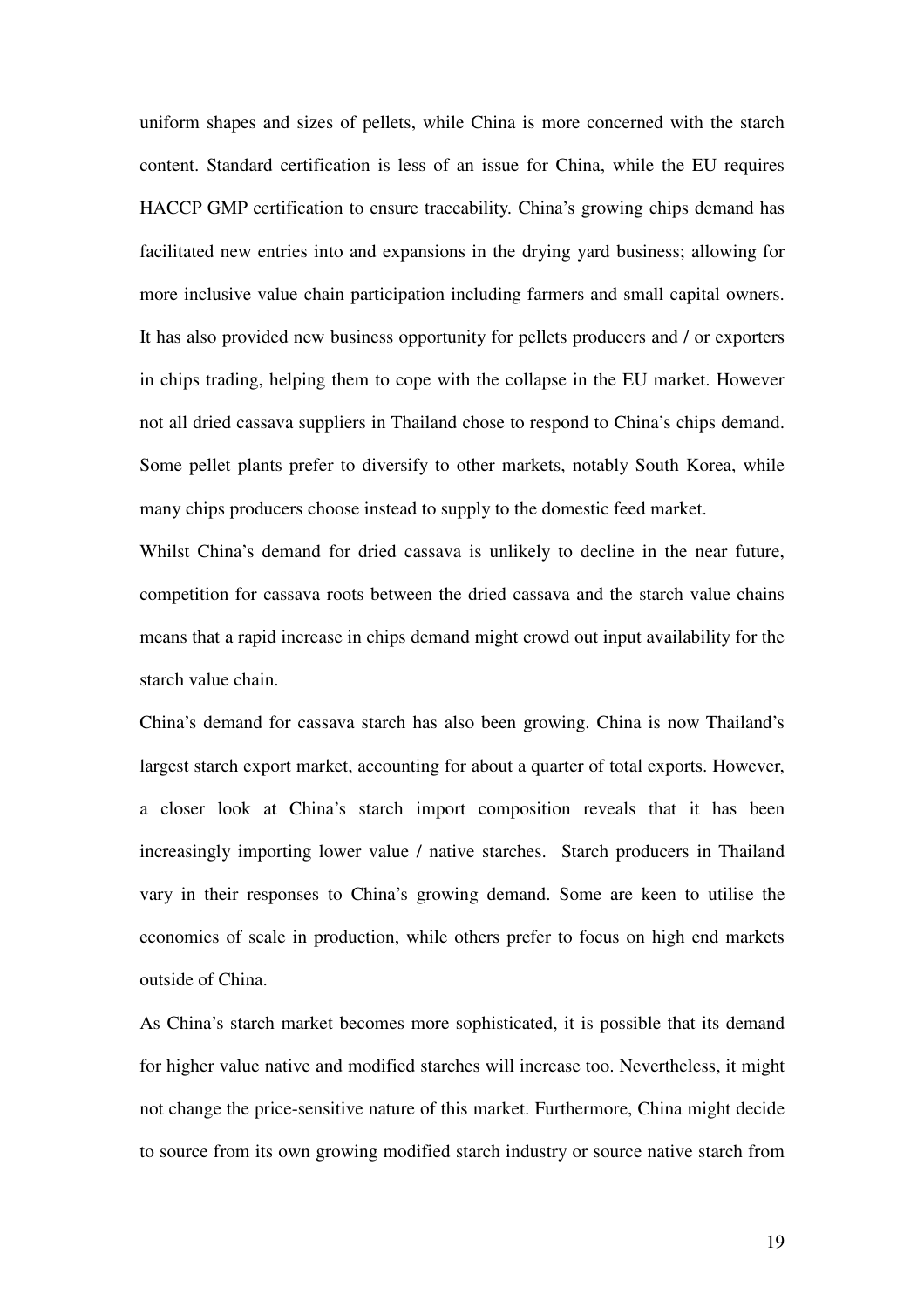other suppliers i.e. Vietnam. The ability of Thai starch producers to secure market share in China would depend upon their relative competitiveness to other sources of starch and other cassava starch suppliers, including native starch producers in Vietnam and modified starch producers in China.

In sum, the shift in market to China poses both opportunities and challenges to domestic actors in both value chains. In the end the onus is on the domestic value chain actors to decide on their strategy in global value chain participation. On the one hand, Thailand has shown how its cassava industry was able to secure increasingly market share in China. On the other, the case study has shown that China tends to demand for the less processed or lower value products from the two cassava value chains. In the meantime industry stakeholders in Thailand have also taken proactive action to diversify their market and industrial users' base. While many are keen to capture growing market opportunities in China, others might have a different market positioning / targeting strategy. Lastly, Thailand might have greater market power than other cassava producers due to its long term dominance in global cassava exports and leadership in cassava processing technology.

## **REFERENCES**

- FAO (2009), **Food Outlook November 2009**, Food and Agriculture Organization of the United Nations: Rome
- FAO (2002), **Partnership Formed to Improve Cassava, Staple Food for 600 Million People**, http://www.fao.org/english/newsroom/news/2002/10541 en.html, Food and Agriculture Organization of the United Nations: Rome

FAOSTAT, database access dates as stated, from http://faostat.fao.org/ Farooki, M. Z. (2009), **the Southern Engine of Growth and Hard Commodity Prices: Does China Lead to Disruptive Development?**, PhD Dissertation, Development Policy and Practice, Milton Keynes: Open University.

- Gill, C. (2006), Feed More Profitable, but Disease Breeds Uncertainty, **World Feed Panorama**, Feed International January 2006
- Kaplinsky, R. and Farooki, M. (2010), What are the Implications for Global Value Chains when the Market Shifts from the North to the South?, **Policy Research**